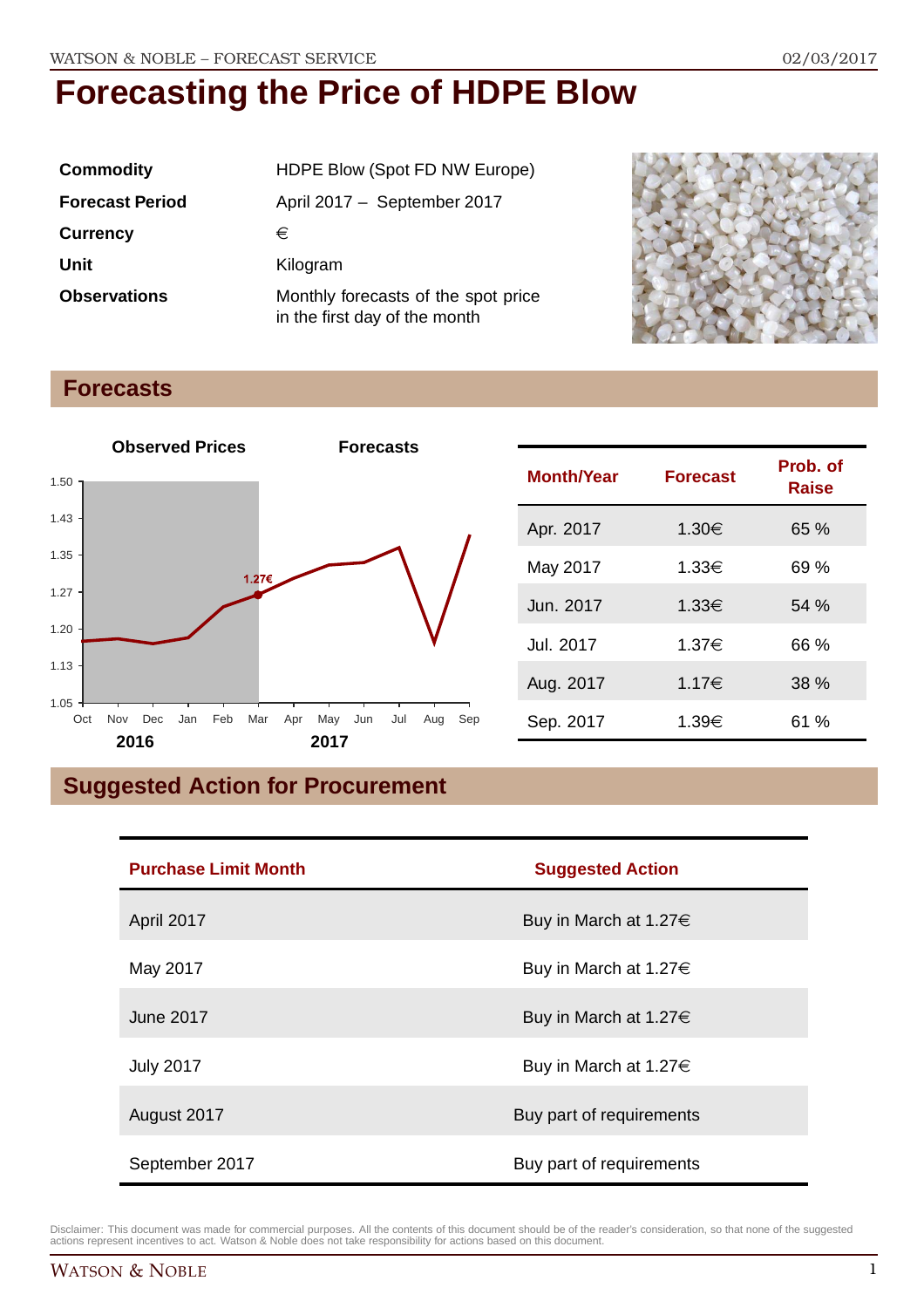## **Impact Analysis: One Month Forecast**



Our algorithm forecasts a higher price of HDPE Blow in one month: it is expectable that the price increases 2.59% from  $1.27 \in$ to 1.30 $\in$  until the beginning of April.

## **Indices of Factors**



#### **Interpretation**

- **Increase of Supply**: Negative pressure of the Supply index
- **Increase of Demand**: Positive pressure of the Demand index
- **Considerably positive pressure of the index of HDPE Blow**
- Positive pressure of the index of variables representing the market upstream
- Positive pressure of the index of variables representing the market downstream
- Slightly positive pressure of the financial index
- Positive pressure of other commodities and other factors
- Focus on Mexico, US, and Australia

#### **Impact per Country**

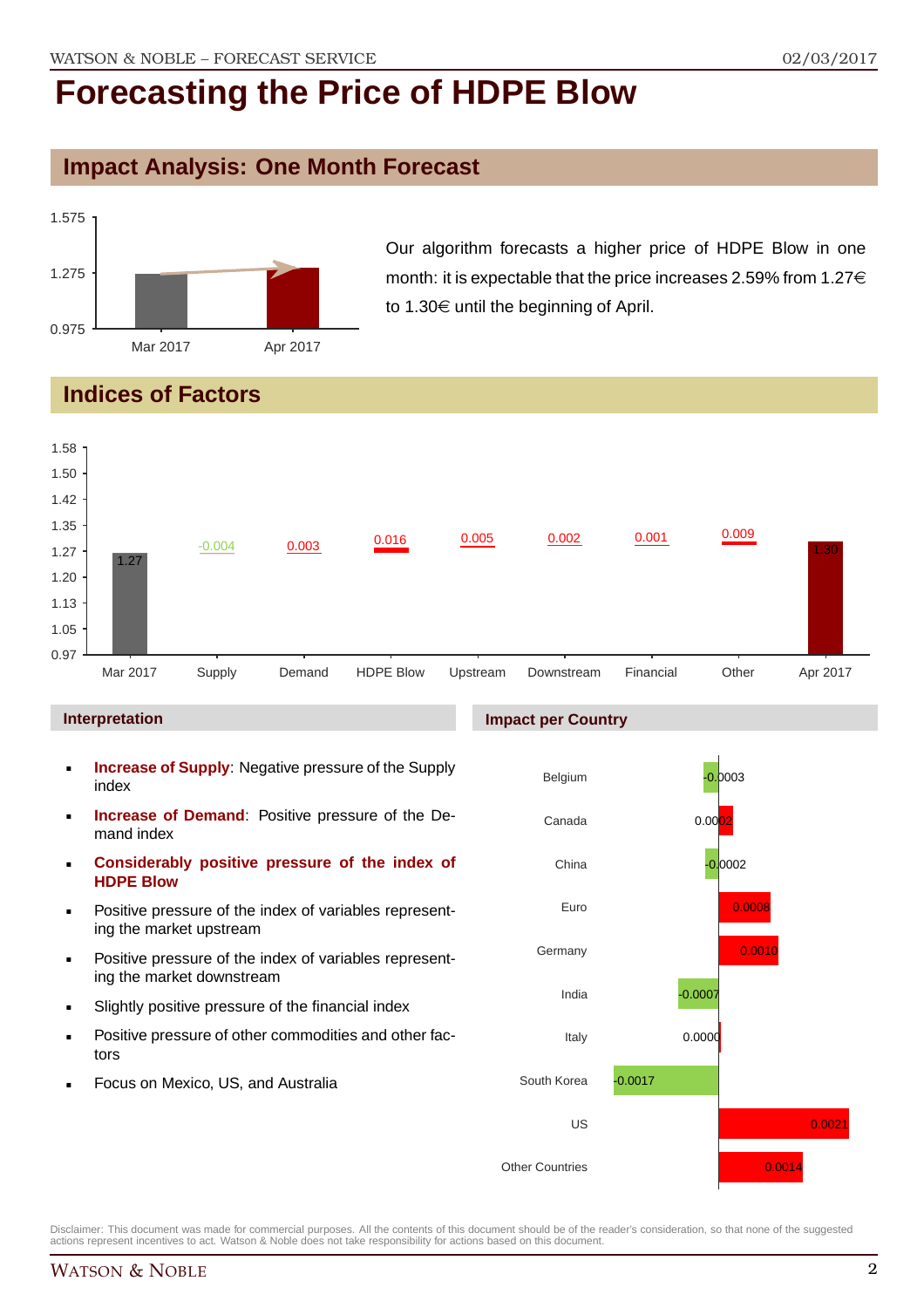### **Impact Analysis: Two Months Forecast**



Our algorithm forecasts a higher price of HDPE Blow in two months: it is expectable that the price increases 4.71% from 1.27€ to 1.33€ until the beginning of May.

## **Indices of Factors**



#### **Interpretation**

- **Decrease of Supply**: Positive pressure of the Supply index
- **Considerable increase of Demand**: Positive pressure of the Demand index
- **Positive pressure of the index of HDPE Blow**
- Slightly positive pressure of the index of variables representing the market upstream
- **Positive pressure of the index of variables represent**ing the market downstream
- **•** Positive pressure of the financial index
- **Positive pressure of other commodities and other fac**tors
- Focus on Singapore, UK, and Euro

#### **Impact per Country**

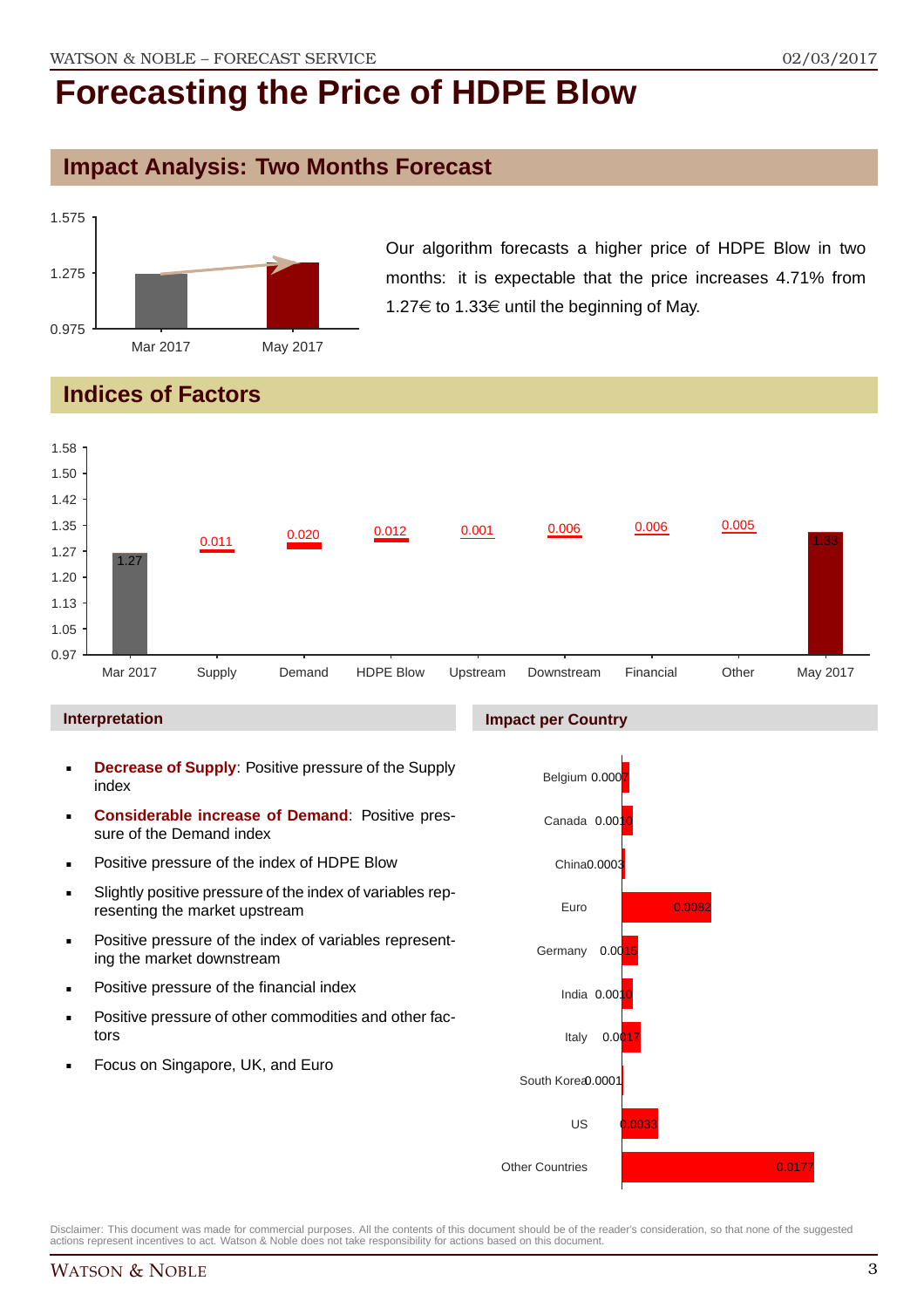## **Impact Analysis: Three Months Forecast**



Our algorithm forecasts a higher price of HDPE Blow in three months: it is expectable that the price increases 5.11% from 1.27€ to 1.33€ until the beginning of June.

## **Indices of Factors**



#### **Interpretation**

- **Considerable decrease of Supply**: Positive pressure of the Supply index
- **Increase of Demand**: Positive pressure of the Demand index
- **Negative pressure of the index of HDPE Blow**
- **Positive pressure of the index of variables represent**ing the market upstream
- **Positive pressure of the index of variables represent**ing the market downstream
- **•** Positive pressure of the financial index
- **Positive pressure of other commodities and other fac**tors
- Focus on Singapore, Euro, and Japan

#### **Impact per Country**

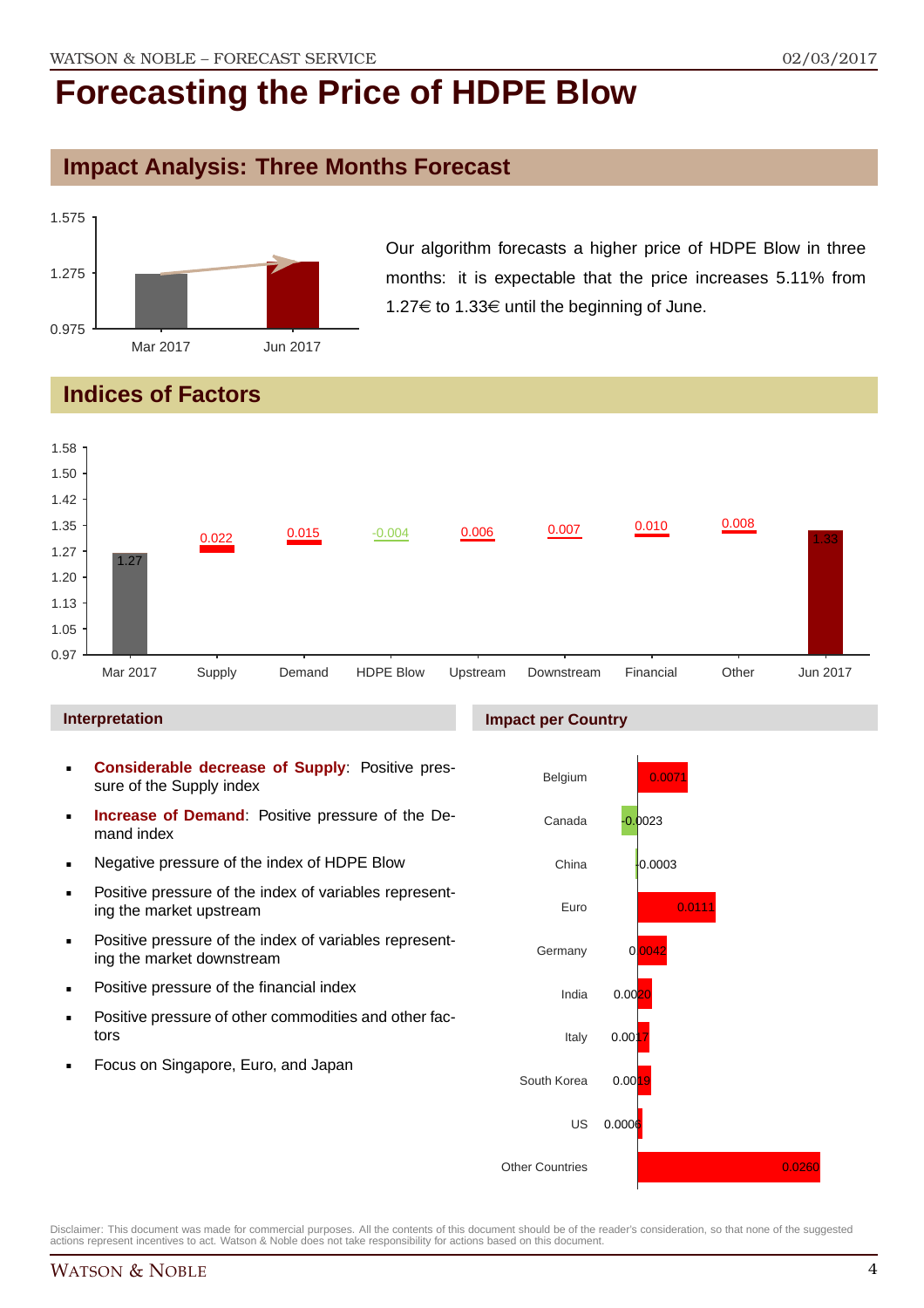## **Impact Analysis: Four Months Forecast**



Our algorithm forecasts a higher price of HDPE Blow in four months: it is expectable that the price increases 7.49% from 1.27 $\in$  to 1.37 $\in$  until the beginning of July.

## **Indices of Factors**



#### **Interpretation**

- **Considerable decrease of Supply**: Positive pressure of the Supply index
- **Increase of Demand:** Positive pressure of the Demand index
- Slightly negative pressure of the index of HDPE Blow
- Slightly negative pressure of the index of variables representing the market upstream
- **Positive pressure of the index of variables represent**ing the market downstream
- **Considerably positive pressure of the financial index**
- Slightly positive pressure of other commodities and other factors
- Focus on Euro, Japan, and US

#### **Impact per Country**

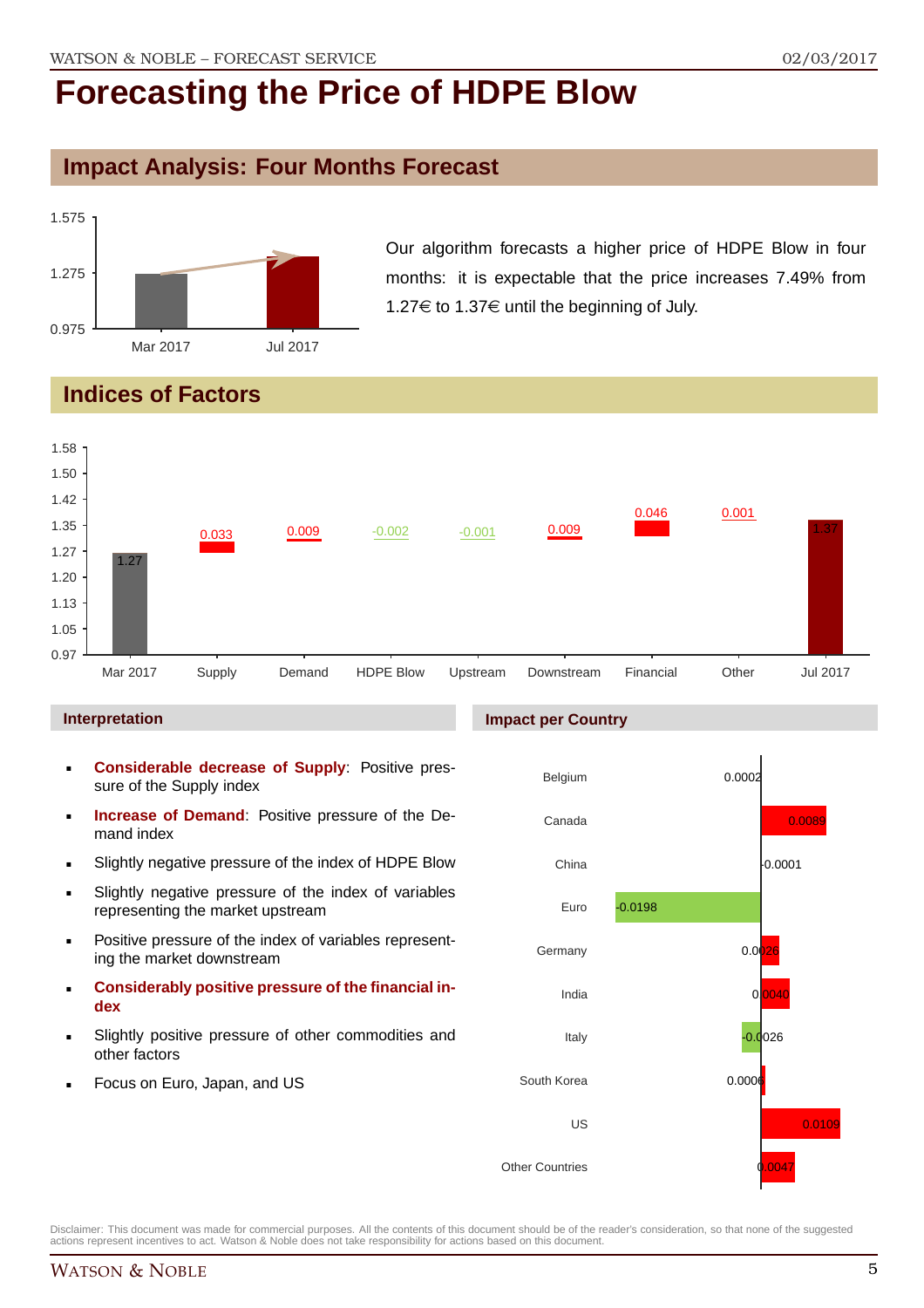## **Impact Analysis: Five Months Forecast**



Our algorithm forecasts a lower price of HDPE Blow in five months: it is expectable that the price decreases 7.68% from 1.27 $\in$  to 1.17 $\in$  until the beginning of August.

## **Indices of Factors**



#### **Interpretation**

- Slight decrease of Supply: Positive pressure of the Supply index
- **Decrease of Demand**: Negative pressure of the Demand index
- Negative pressure of the index of HDPE Blow
- Negative pressure of the index of variables representing the market upstream
- Negative pressure of the index of variables representing the market downstream
- Slightly negative pressure of the financial index
- **Negative pressure of other commodities and other** factors
- **Focus on UK, Italy, and Belgium**

#### **Impact per Country**

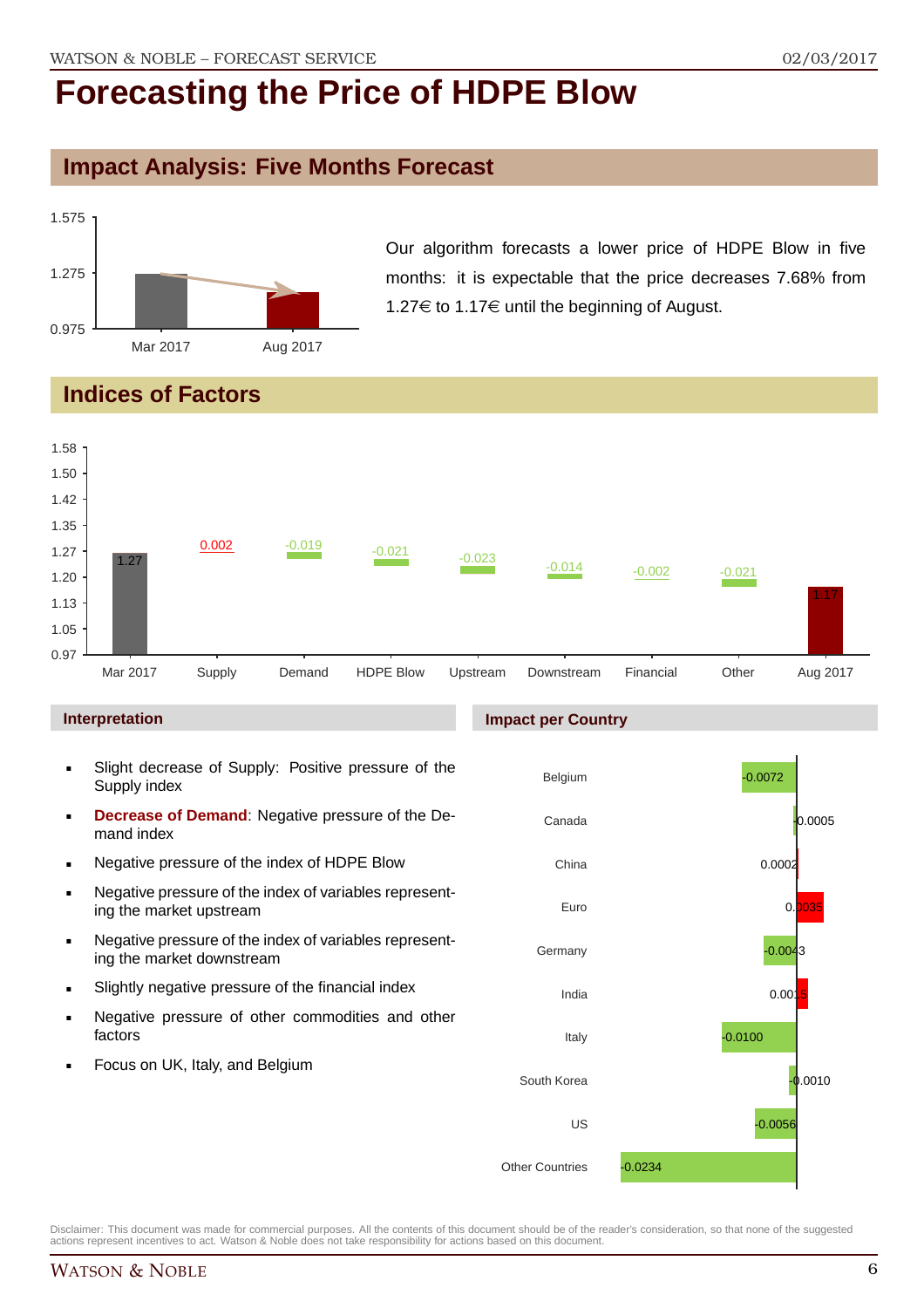## **Impact Analysis: Six Months Forecast**



Our algorithm forecasts a higher price of HDPE Blow in six months: it is expectable that the price increases 9.35% from 1.27 $\in$  to 1.39 $\in$  until the beginning of September.

## **Indices of Factors**



#### **Interpretation**

- **Considerable decrease of Supply**: Positive pressure of the Supply index
- **Considerable increase of Demand**: Positive pressure of the Demand index
- Slightly negative pressure of the index of HDPE Blow
- **Positive pressure of the index of variables represent**ing the market upstream
- **Positive pressure of the index of variables represent**ing the market downstream
- **•** Positive pressure of the financial index
- **Negative pressure of other commodities and other** factors
- Focus on UK, Euro, and Singapore

#### **Impact per Country**

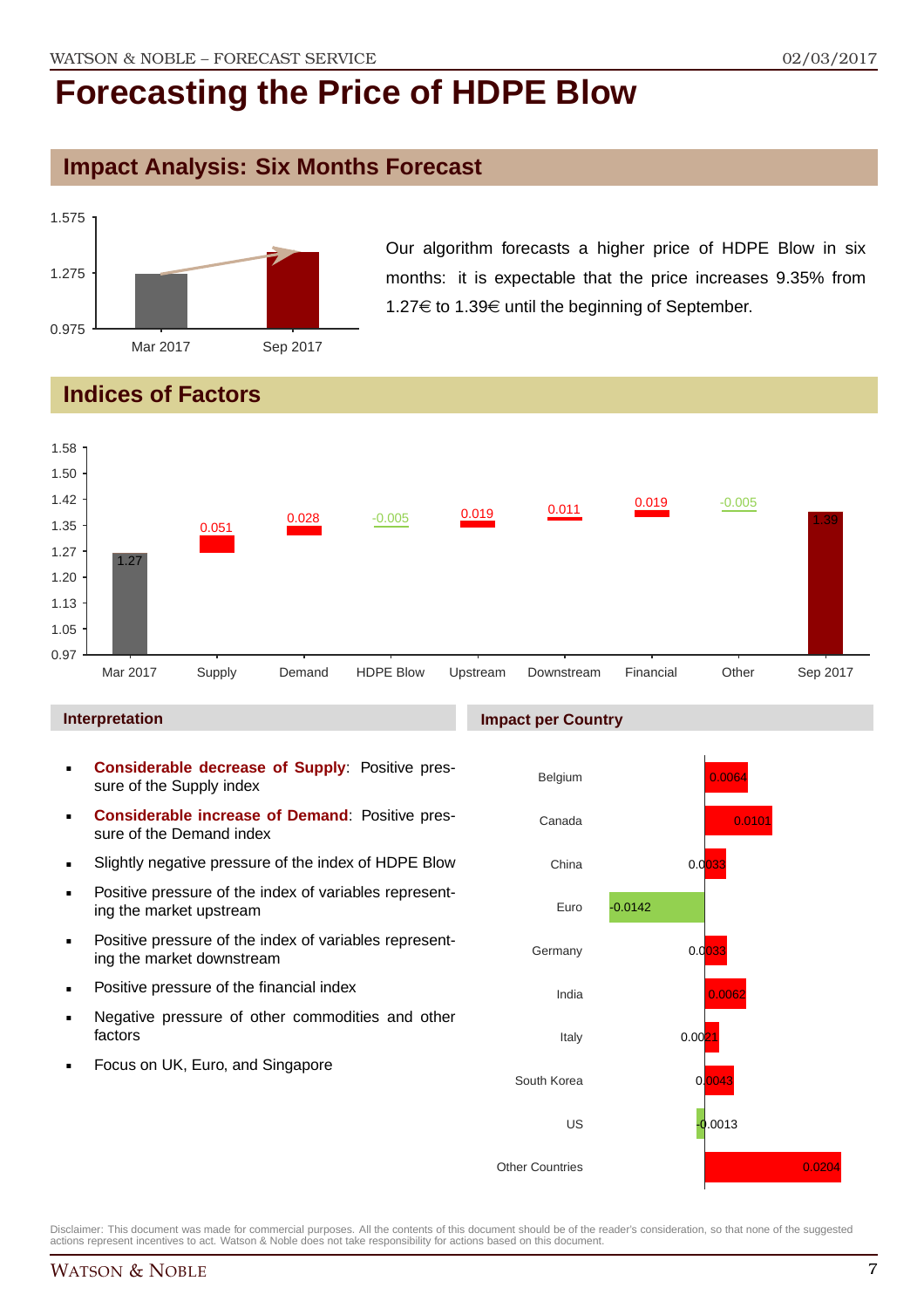## **APPENDIX – Technical Explanation of the Impact Analysis**

In this appendix, we explain the impact analysis of the factors that most contribute for our forecasts.

This Impact Analysis is conducted individually for **each time horizon**, allowing for a distinction between the indices of variables that contribute for our forecasts at short and medium run.

For each time horizon, our analysis has **two components**: first, we present the impact of variables grouped by **indices of factors**; second we present the impact of variables grouped by **indices of countries**.

### **Indices of Factors**

**Indices of factors** are indices of the weighted contributions of the variables grouped in those factors.

**Supply Index**: composed of macroeconomic variables of the producing and exporting countries. It includes variables such as production, exchange rates, inflation, monetary policy, and wages. For example, an increase in wages implies higher production costs which should (in linear, general, and ceteris paribus terms) generate an incentive to increase prices;

**Demand index**: composed of macroeconomic variables of the consuming and importing countries. It includes variables such as production, exchange rates, inflation, monetary policy, and wages. For example, a decrease in a consumer confidence index should (in linear, general, and ceteris paribus terms) increase savings and decrease demand, leading to lower prices;

**HDPE Blow Index**: composed of variables related to HDPE Blow. It includes variables such as the price of HDPE Blow in different regions of the world and exports, imports, and producer prices of HDPE Blow in some countries. For example, an increase in the price of HDPE Blow in other region may imply an increase in the price of HDPE Blow in Europe due to arbitrage movements;

**Upstream index**: composed of variables related to Ethylene, Ethane, Propane, and Natural Gas. It includes variables such as the price and exports, imports, and producer prices of the inputs in some countries. For example, an increase in the price of Ethylene should (in linear, general, and ceteris paribus terms) generate an increase in the price of HDPE Blow;